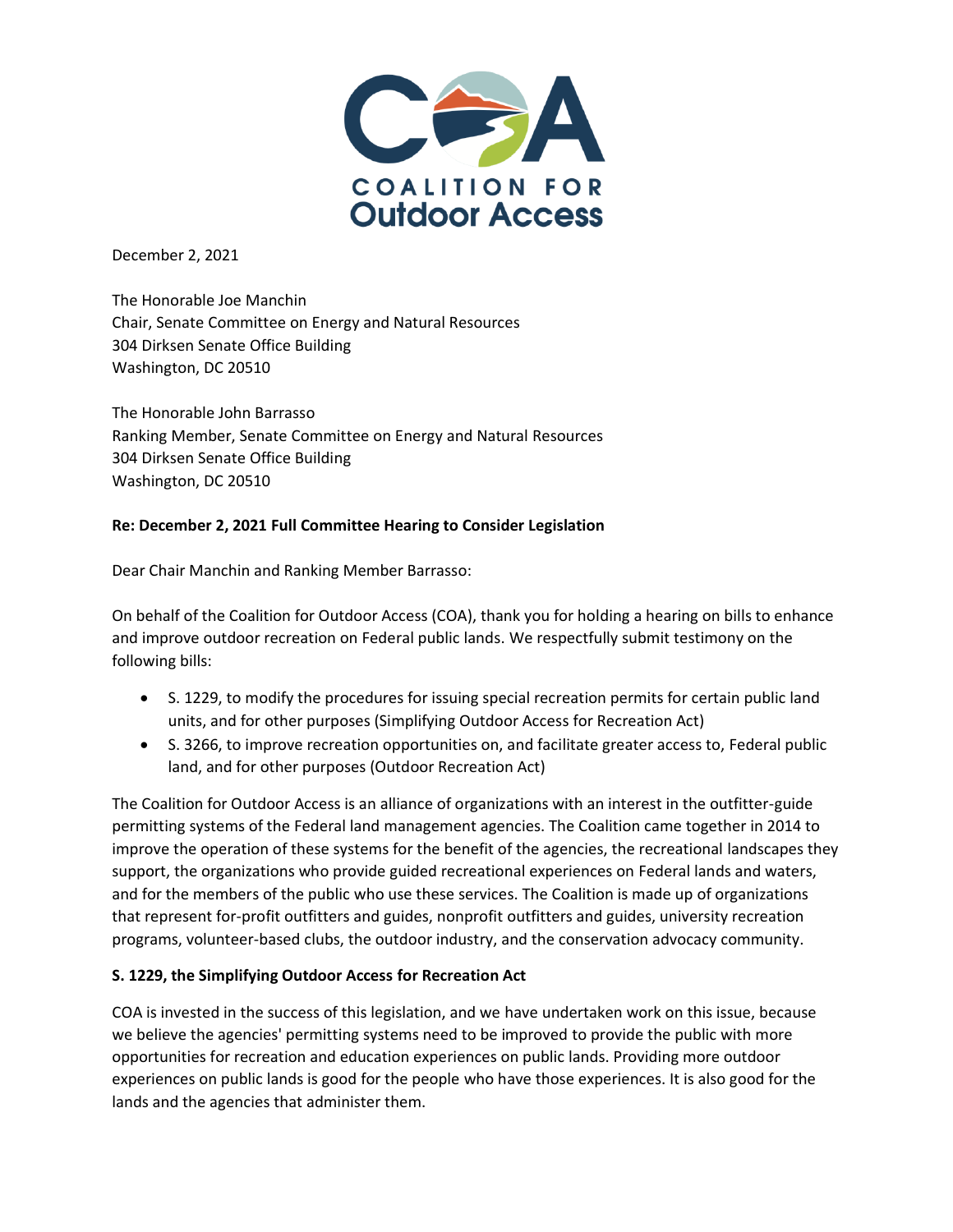### Description of the Problem to be Solved

In general, the Federal land management agencies require outdoor leaders to apply for, and obtain, special recreation permits to take people out on public lands and waters. The Federal land management agencies have different names for these permits, but they all generally require outdoor leaders to have permits to lead trips outdoors. For purposes of this requirement, "outdoor leaders" includes outdoor businesses, non-profit organizations, volunteer-based clubs, college and university recreation programs, and individual guides.

Despite being essential to outdoor leaders, permits are not readily available in many locations. When outdoor leaders and businesses are told by land management agencies that there are no permits available, they are unable to take people out on public lands. While there may be some circumstances in which it is necessary to deny a permit because of environmental impacts, in many cases the agencies deny permit applications because they do not have the administrative capacity to process the permit application and administer the resulting permit. These denials have nothing to do with the carrying capacity of the resource or adverse environmental impacts of the activity. They occur because the agencies—particularly the U.S. Forest Service—do not have the staff capacity to administer the complex permitting system that has developed over the years.

This situation is, in part, the result of staff losses in the agencies. The U.S. Forest Service has reported to us that 70% of the permit administrators in the National Forest System are administering special recreation permits as a collateral duty to another job assignment. However, this situation is mostly the result of a gradual increase in the complexity of the permitting process, making it much more labor intensive. When agencies are unable to complete the permit application review process, they have no choice but to deny the permit application – and in turn, deny Americans the ability to enjoy their public lands.

### The Need for Legislation

For several years, the Coalition for Outdoor Access has encouraged the agencies to use their own authority to improve their permitting processes. To date, some of our recommendations have been implemented and others have not. For example, in June 2016, Forest Service Chief Tom Tidwell issued a memorandum in which he acknowledged that "the scope and complexity of [the permitting] program continues to increase." He encouraged Forest Service staff to use their existing flexibility and reconsider permit moratoriums. Unfortunately, the Chief's guidance was non-binding because it did not formally revise existing agency policy. As a result, this guidance has not been adopted throughout the National Forest System.

For these reasons, legislation is needed to direct the agencies to review their permitting processes and identify areas for simplification and improvement. The complexity of the permitting process is limiting public access and preventing outdoor leaders from providing people with outdoor experiences on public lands.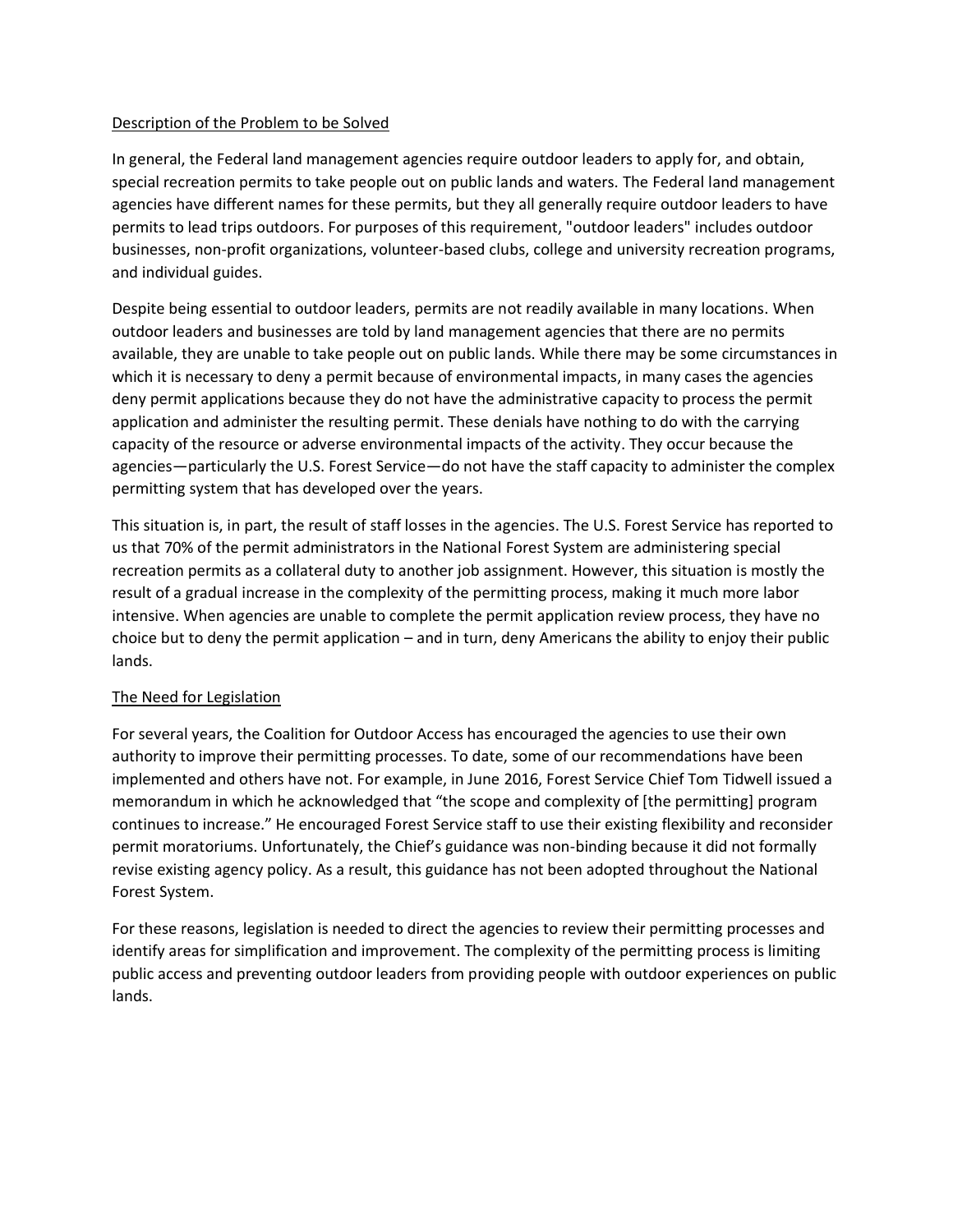#### Contents of the SOAR Act

The SOAR Act would require the agencies to evaluate the existing permitting system and identify ways to make improvements. It would then require the agencies to incorporate those improvements into their regulations and policy statements.

The Act was carefully formulated to require the agencies to review their systems, but it does not prescribe a specific outcome. Instead, it respects and defers to the agencies' expertise on what changes should be made. Below, we outline key components of the SOAR Act that will address many of the issues outdoor leaders face with Federal land management agency permitting.

Section 4 of the bill directs the agencies to evaluate the process for issuing recreational outfitter and guide permits and identify ways to eliminate duplicative processes, reduce administrative costs, and shorten processing times. Section 4 would also require the agencies to make permit applications available on-line. These steps will make it easier for outdoor leaders to acquire permits and easier for the agencies to manage the permitting system.

Section 5 increases flexibility for outfitters, guides, and other outdoor leaders by allowing them to provide recreational activities that are substantially similar to the activity specified in their permit. Under existing policy, permit holders are often strictly limited to the activities specified in their permit: for example, a kayak outfitter cannot offer canoeing under an existing permit. Section 5 would also provide the Forest Service and Bureau of Land Management with the authority to issue a temporary permit for up to two years. This authority would save precious administrative time for the agencies and permit holders by reducing the frequency with which permit applications need to be re-submitted and processed. For example, under current Forest Service policy a temporary permit must be re-issued every six months. Section 5 would also establish a program that would allow permit holders to temporarily return unused service days so they could be make available to other permit holders and the general public.

Section 6 directs agencies to notify the public of when and where new recreation permits are available. It also requires the agencies to provide timely responses to permit applications. This would increase transparency and address the common occurrence of permit applications going unacknowledged.

In the case of activities that cross multiple agency boundaries, Section 7 authorizes the agencies to issue a single joint permit covering the lands of all the managing agencies. Currently, outdoor leaders are required to obtain a separate permit from each of the agencies where their activity will take place, which makes the permitting process much more complicated and costly.

Section 8 would protect Forest Service permit holders from losing service days as a result of seasonal fluctuations in demand or other circumstances beyond the permit holder's control. This ensures that outdoor leaders do not lose access because of wildfire, unusual weather events, or other natural disasters.

Section 9 would help control liability insurance costs for permit holders by allowing them to use liability release forms with their clients. Currently, the rules on the use of liability release forms vary by agency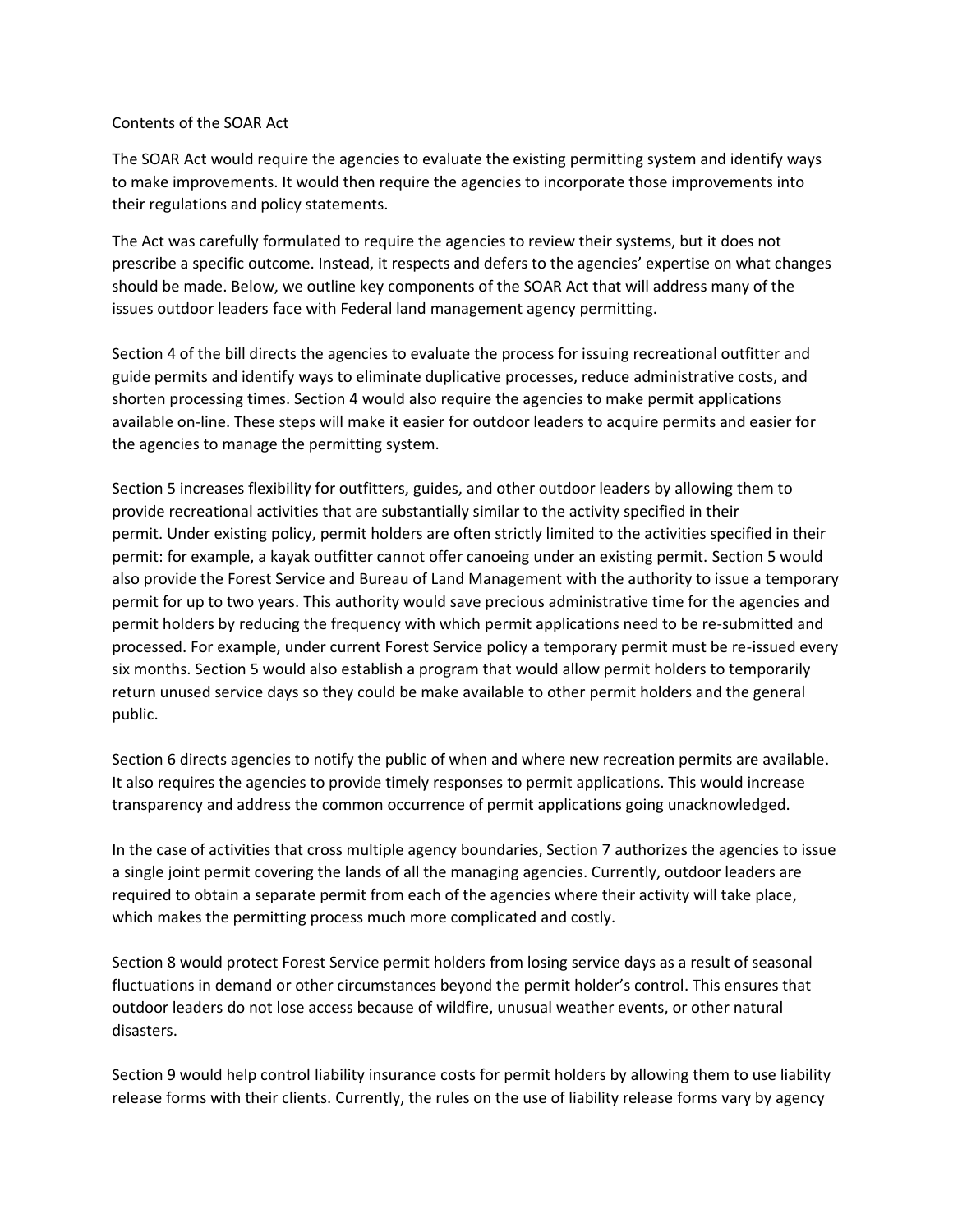and even between different regions of the same agency. It would also reduce barriers to access for state universities, city recreation departments, and school districts by waiving the requirement imposed on permit holders to indemnify the U.S. government. Currently, the requirement to indemnify the U.S. government imposed by the agencies is an insurmountable barrier for many state entities.

Section 10 reduces permit application costs for outdoor leaders by establishing a flat 50-hour cost recovery exemption for permit processing.

Section 11 addresses an all-too-common situation in which a long-term permit expires before the agency is able to finish processing the permit holder's renewal application, causing uncertainty for both the permit holder and the agency. Section 11 would toll the expiration of the permit for up to five years. However, the tolling period does not affect the agency's ability to prescribe new terms and conditions when the reauthorization is completed.

As a group of outdoor organizations and companies that have worked to improve the permitting systems of Federal land management agencies, the Coalition for Outdoor Access enthusiastically supports the SOAR Act and hopes to see this legislation move swiftly through committee and into law.

# **S. 3266, the Outdoor Recreation Act**

Our comments on the Outdoor Recreation Act pertain to Section 101, Permit Relief. The Coalition for Outdoor Access appreciates the Chair and Ranking Member's interest in improving the permitting processes of the Federal land management agencies. We share your interest, and that is why we have worked for years with many stakeholders and Members of Congress to craft the permitting improvements included in the Simplifying Outdoor Access for Recreation Act. We believe Section 101 of the Outdoor Recreation Act can be highly complementary of the permitting improvements in the SOAR Act, but several targeted changes are needed. Our recommendations to improve the Outdoor Recreation Act are described below.

With regard to Sec. 101(b), which waives the permit requirement to access an existing picnic area for outfitters and guides serving fewer than 40 clients, we recommend that one component of this subsection be expanded and another component be clarified.

First, the waiver of the permit requirement for picnic areas should be expanded to include youth groups as well as guides and outfitters. This will promote equity in access among the many different types of outdoor leaders who serve the public.

Second, we believe it is absolutely imperative to clarify this section by specifying what exactly is meant by serving fewer than 40 clients. Without clarification, section 101(b) could be interpreted to allow an outfitter, guide, or youth group to bring 40 clients per day to a picnic area. This could result in significant user conflict and unacceptable adverse resource impacts. We recommend that the permit waiver be limited to a "de minimis" level of use that is unlikely to have significant impacts. This could be accomplished by capping the waiver so that it allows an outfitter, guide, or youth group to serve 40 clients per year (40 service days) at any given picnic area.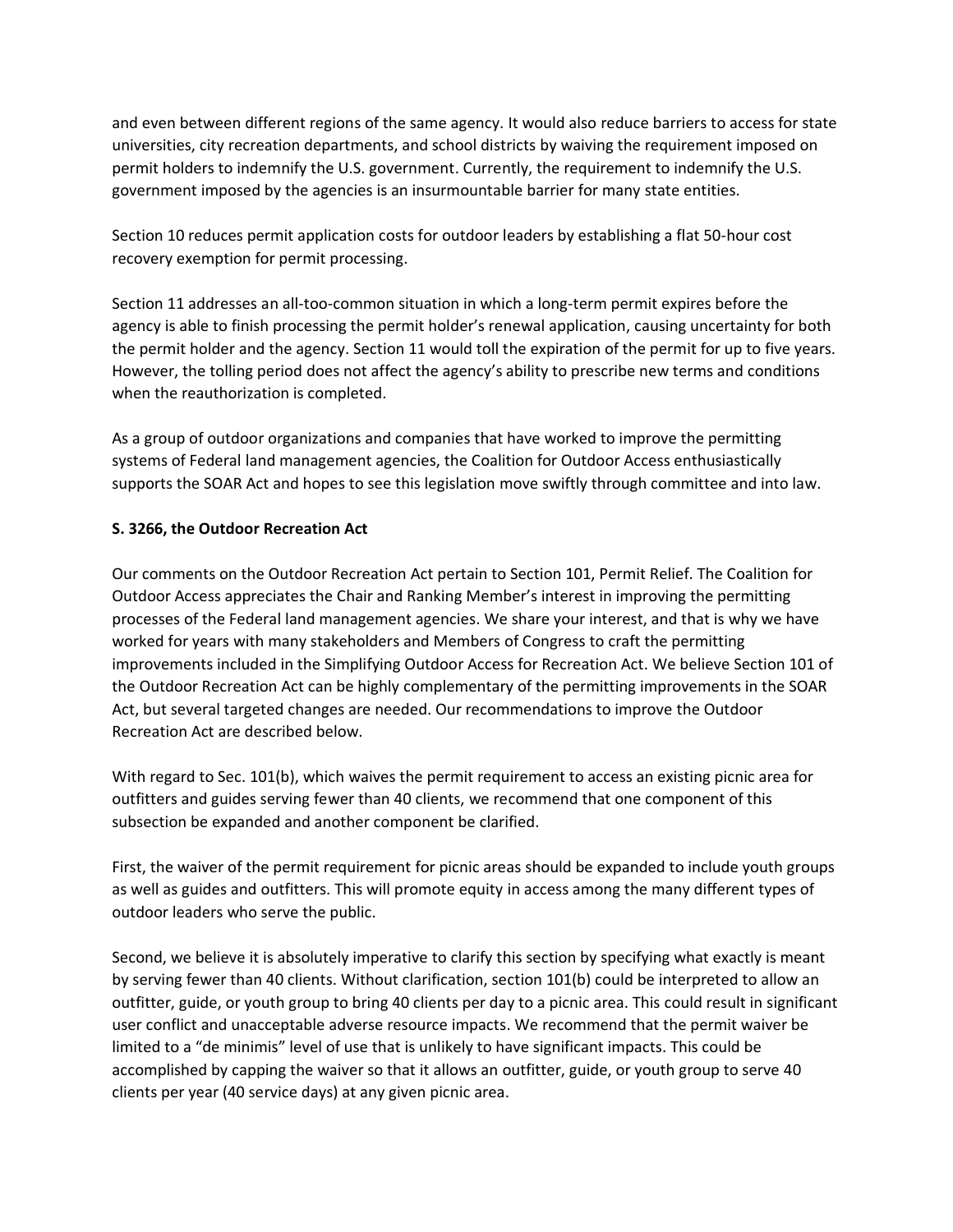Section 101(c) requires the agencies to conduct a study on access to Federal lands and permits for youth groups. While we strongly support the intent of this section, we believe it must be expanded to include outfitters and guides as well as youth groups. Since both youth groups and outfitters and guides access the permitting systems of Federal land management agencies, they both experience similar barriers and impediments to accessing public lands. The benefit and impact of such a study would be much greater if all users of the Federal permitting systems are included.

Additionally, we believe the study should focus on the creation of a new type of guided recreational permit that would quickly and easily grant access for occasional recreational uses that are not likely to have a significant impact on natural resources or other users. For example, the permit could be for a maximum of 40 service days annually at a specific unit of Federal land and limited to locations where there are no access constraints for the unguided public (e.g., permits). A "de minimis use" use permit such as this could be issued online, for a flat fee, and permit holders could be required to self-certify that they meet the stated agency requirements.

In summary, the changes we recommend to Sec. 101(b) and (c) will bring balance to Section 101 of the Outdoor Recreation Act by making it applicable to all user groups who serve the public in the outdoors. This, in turn, will ensure that all segments of the American population will be provided with opportunities to recreate on America's public lands. Additionally, by focusing the study in Section 101(c) on the creation of a new "de minimis use" permit, Congress would provide new, streamlined opportunities for the public to access Federal lands with an outfitter, guide, or youth group within reasonable limits that ensure resources are protected.

### **Conclusion**

We are grateful to Senator Heinrich, his staff, and the staff of the Senate Energy and Natural Resources Committee for dedicating hundreds of hours to craft the SOAR Act in such a way as to make sure every user group benefits. As a result, S. 1229 is strongly bipartisan and supported by hundreds of organizations, businesses, trade associations, and outdoor clubs. We encourage the Members of the Senate Energy and Natural Resources Committee to apply these same principles of balance and equity to Section 101 of the Outdoor Recreation Act.

Again, thank you for your interest in improving the permitting systems of Federal land management agencies to improve recreational access to these lands and waters. We appreciate the opportunity to submit testimony for the legislative hearing on December 2, 2021 in the Senate Energy and Natural Resources Committee.

Sincerely,

The Coalition for Outdoor Access Steering Committee: